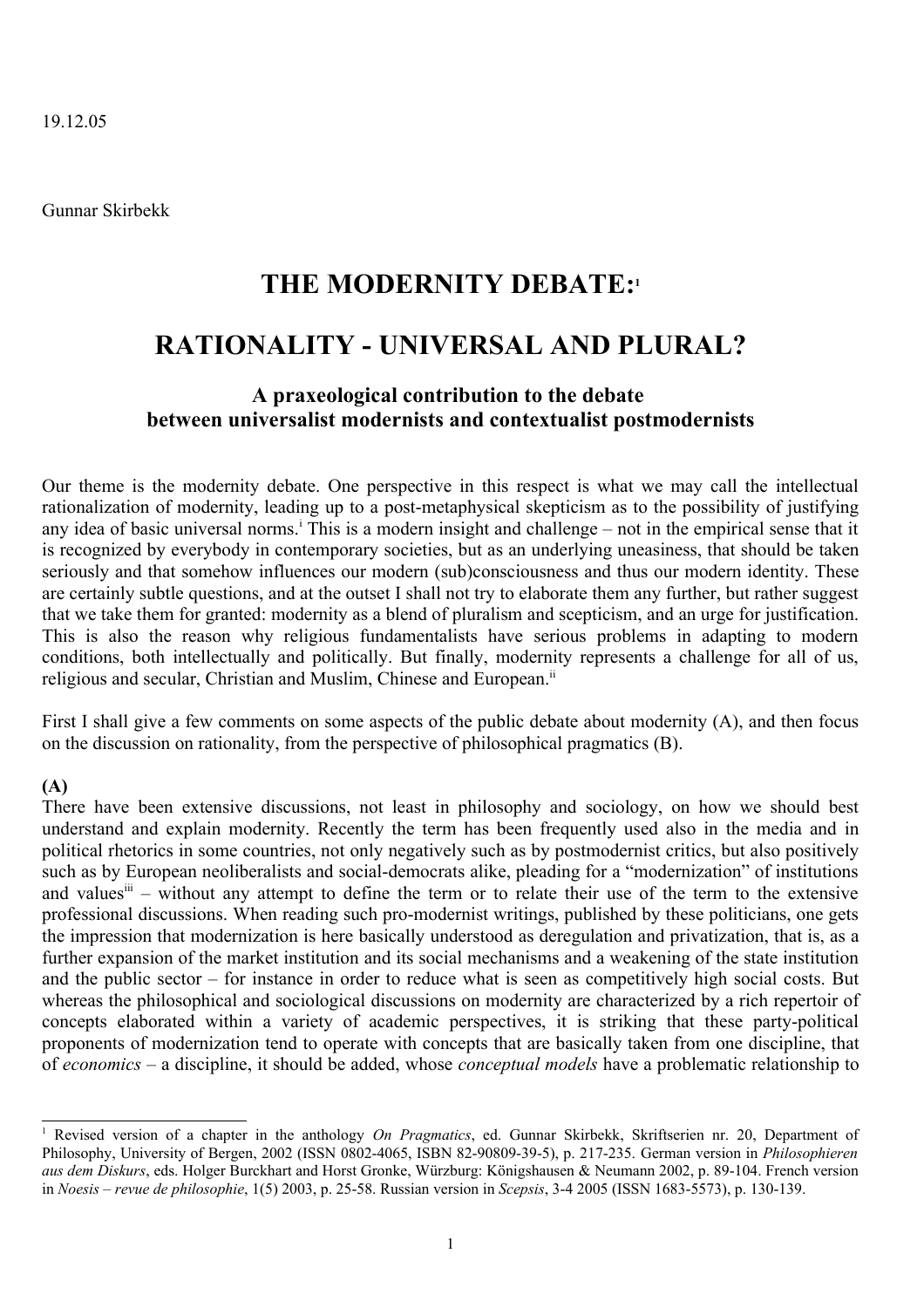what we used to call *the socio-historical world* (for instance, to the empirical variety of human motivation and behaviour).

These new rhetorics of modernization seem to strengthen a general trend these days: the tendency of implicitly conceiving *one* conceptual perspective, basically that of neo-liberalism, as the adequate way of understanding the major features of modern societies. With the fall of the Soviet Union, the dominating political language has to a large extent been that of human rights, market economy, and a multiparty democracy: Institutionally, history has reached its end. Ideologies are dead, both qua Utopian aspiration and basic criticism of the historical end-station (which is modernity according to this interpretation). Cultural discussions go on (such as in postmodernist quarrels, identity politics, and science wars), and the process of globalization, driven by IT and market forces, implies a permanent and forceful development - but all this takes place within the same modern institutions and the same modern rationality. The quarrel between the Ancient and the Modern<sup>[iv](#page-12-3)</sup> has apparently been settled once and for all, in favor of modernity (in this sense).

This modernist language and world view has gained considerable strength: How can anyone be a serious opponent to the unavoidable development towards modernization, to the necessary modern institutions, and to modern rationality? Briefly stated: Marxist criticism of capitalist institutions, existentialist criticism of reification, the disillusioned criticism from Francophile postmodernists, or the ardent protest from cultural and religious traditionalists – they are all basically marginalized, and the new rhetoric has to a large degree become our second nature: this new-talk is seducing, exhausting, and simplifying, and therefore hard to oppose and hard to resist. - "And really, haven't many things become better, in many ways - so what is the matter?" - Certainly, but still much of this criticism has not lost its validity: the problem of institutional unbalance, the loss of social networks and of existential meaning, the problems of sustainability both for nature and socio-cultural reproduction, the problems of deprivation and poverty, the risks of regression and fatal crises, and the need for public reason and deliberative democracy. These critical points surely remain as important and urgent as ever before.

The debate on modernity is therefore not merely theoretically interesting. Intellectuals from different disciplines and with different life experiences should therefore have a special responsibility to relate to the public discourse on modernity in media and politics - at the same time as they explore these questions as professionals, each within one's own discipline.

But in order to cope with modernity, we need a reflective multi-disciplinary discourse. Philosophy alone will not do. Sociology alone will not do. Various disciplines are required, within an intellectual culture enlightened by reflections stemming from the philosophy of the sciences and the humanities. Only in this way can we hope to avoid a too narrow and shallow understanding of modernity. Only in this way can we hopefully be able to cope both with the institutional differentiations and the question of the different forms of validity, including those of basic moral questions.

This being said, I already find myself within the substantial debate, as to the nature of modernity and of modern rationality – be it one or many, instrumental or strategic, communicative or argumentative, be it contextual or universal. Here I find myself within one of the debates on modernity, one that is focused on rationality. However, one cannot say everything at once; and interdisciplinarity is a collective project that takes time. Here I shall therefore merely try to say something about rationality, in a special perspective.

My approach is that of philosophical pragmatics,<sup>[v](#page-12-4)</sup> elaborated through a discussion of contextualist praxeology and universal pragmatics.<sup>[vi](#page-12-5)</sup> I shall try to spell it out by presenting a narrative, rather than by discussing detailed arguments. This will be my contribution to the discussion of modernity and moral identity: a pragmatic notion of rationality, with implications for our conceptions of modernity and of moral identity.

After the pragmatic-linguistic turn some thinkers<sup>[vii](#page-12-6)</sup> regarded reason as bound to given linguistic or practical contexts, while others<sup>[viii](#page-12-7)</sup> conceived of discursive reason as inherently related to universal validity claims and to implicit ideas of "redemption" by "ideal consensus" through discussion in "ideal speech situations". As a further support, there are<sup>[ix](#page-12-8)</sup> theories of socialization, of communication, of modernity and of modern law. In this paper, questions of universality versus contextuality are approached from the perspective of a version of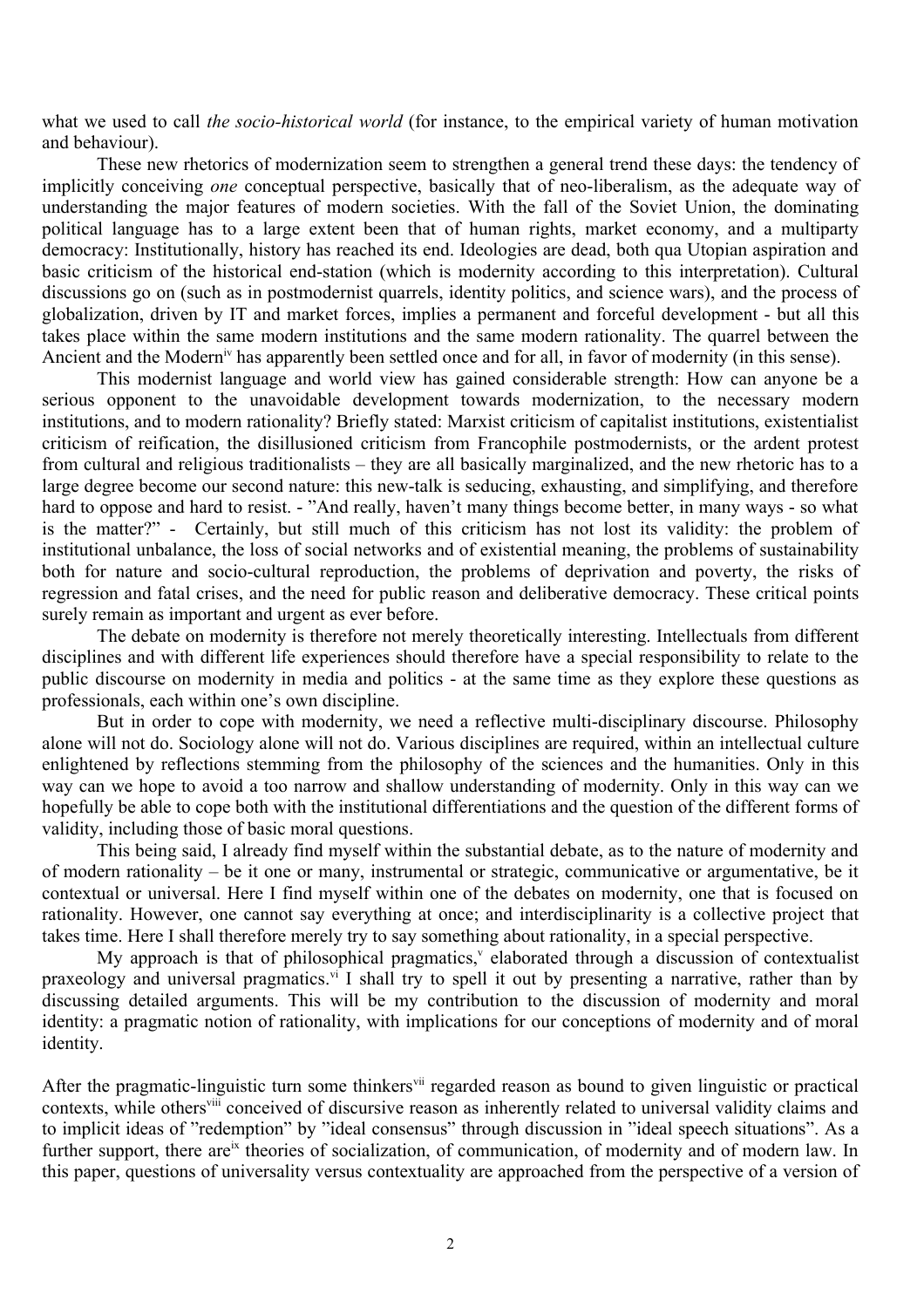the pragmatic-linguistic turn, conceived through a mutual criticism of universal pragmatics (Apel, Habermas) and contextual praxeology (later Wittgenstein): Conceptual clarification is sought through case-analyses, for the most part in the form of thought experiments, often in the form of "arguments from absurdity", including absurdities stemming from performative self-contradictions. Such case-oriented arguments from absurdity are discussed in relation to a selection of transcendental arguments found in universal pragmatics.<sup>[x](#page-12-9)</sup> Here I argue in favor of a revised version of universal pragmatics, including a "meliorist gradualism", and of epistemic pluralism, supporting the idea of pragmatically rooted obligations for the better arguments, hence for truth, and thus supporting an epistemic universalism; but without relying on the strongest counterfactual claims of pragmatically rooted and unavoidable ideals of truth qua final consents in ideal situations of communication.<sup>[xi](#page-12-10)</sup> In short, it is argued in favor of the idea of speech-act immanent reasons which entail obligations for still better arguments (or reasons), that is, situated reasons which transcend contingent contextual limitations and thus entail a universal force. In this sense a third position is defended, between universalist modernists and contextualist postmodernists, that is, a notion of modern discursive reason as universally valid and binding, and contextually and pluralistically situated.

However, before I enter this main part of my paper, it might be worthwhile to make the following introductory remark: To some extent, not only our theories are contextual but we ourselves are situated, historically, culturally, institutionally, and existentially. Therefore it is useful also to reflect on the varieties of personal situatedness, among intellectuals, among professional philosophers and sociologists. For instance, not only is China different from the West, and the US from the EU, so is also Germany different from France, and Sweden from Finland. A reminder: In his early days, the philosophical skeptic, Arne Næss, used to walk around asking people what they held to be certain. The answers were far from trivial. There were those who referred to lifeworld certainties or to sense experiences, but some answered by referring to borderline experiences and deep crises. That was what they held to be really certain – for instance, *ein verlorener Krieg*, a lost war. Strange? Hardly. Lost or won, war experience, or the lack of it, makes a difference - as between Sweden and Finland, Germany and France, US and Europe. It is dangerous to generalize, but also dangerous to overlook. History is hard stuff, also for intellectuals: direct experiences, cultural impact, institutional changes. So there are not only academic, disciplinary differences between us. History, too, with a variety of institutional and cultural forms of situatedness, makes a difference. The persuasiveness of arguments and the point of arguing can therefore not always be taken for granted (as between Habermas and Rorty: war experience, and none - *ein verlorener Krieg,* and the question "why is moral justification required?"). Argumentative reason is thus a delicate thing; rational communication and mutual understanding are precious goals. This situatedness is a part of our fallibility and perspectivity. It should not be overlooked.

Nor should we overlook the problem of evil. For evil is not merely to be seen as a qualified characteristic of the other - "the evil other", as it were.<sup>[xii](#page-12-11)</sup> There is more to it.

But despite of our situatedness, there is a pragmatically universal rationality, and despite moral "realism" on behalf of our shortcomings and the forces of evil, there is also a pragmatically rooted moral intuition and identity - as long as we are socialized and civilized persons.

These introductory remarks on our situatedness and finitude might be seen as a "confession of a postskeptic rationalist" (to rephrase Jean-Jacques Rousseau).

### **(B)**

A preliminary methodological remark should be added:

There are various ways of doing philosophy. There are various ways of making points and of trying to be correctly understood by a given audience, or of trying to convince them to change their minds. We redescribe, we point out, we present reasons – and in trying to present convincing reasons we have to take counterarguments into account, and then we are, at least virtually, already in a discursive situation with codiscussants and their points of view.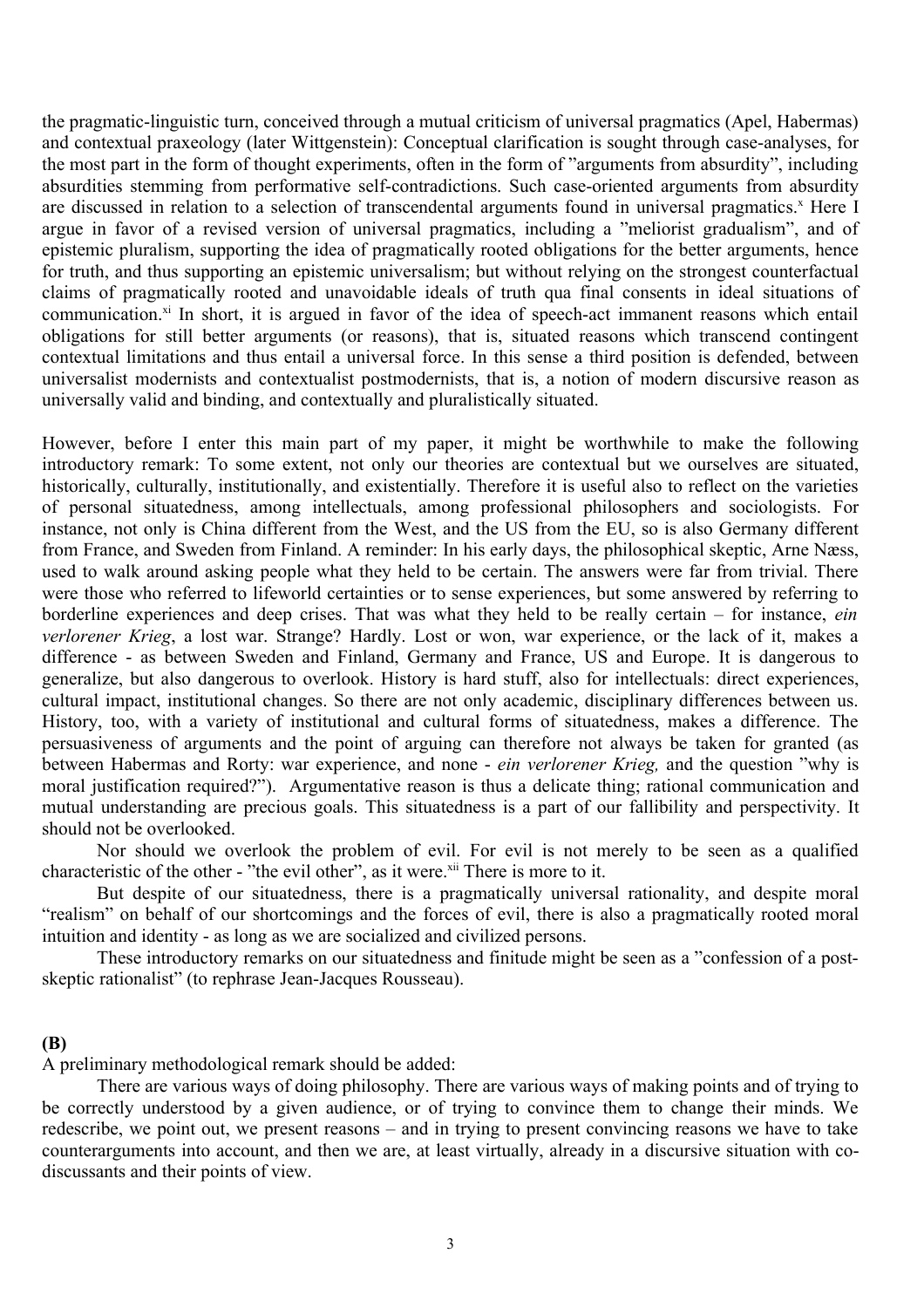In the attempt to make sure that the points one is making are well understood one may try to describe one's position and the philosophical landscape as it is seen from this point of view. However, one way of describing where one is standing consists in telling how one got there – from where one is coming, and why. That kind of narrative has the advantage of illuminating not merely one's actual position, but the direction of one's thinking.

Certainly, doing philosophy entails various activities, such as reading, writing, listening and talking, [xiii](#page-12-12) and there are genuinely philosophical learning processes and experiences. However, acquiring such experiences, passing through such learning processes, does take time. It takes time to become well acquainted with some philosophical distinctions, for instance in biomedical ethics, and also to acquire the mastery of a critical discussion around these distinctions. These are formative processes which increase our sensitivity for these concepts and cases - but such learning processes are time consuming.

In this paper I shall try to illuminate my point of view on some aspects of modern rationality by presenting a kind of narrative of the philosophical experiences that led me there. It is a brief and simplified version, and a version reconstructed in retrospect. At best I can hope to make myself somewhat better understood. A deeper understanding would demand time-consuming and mutual learning processes concerning the crucial concepts and cases. My narrative represents the first steps in such a discursive process, nothing more.

#### **First stage**

This reconstructive narrative starts with classical analytic philosophy – since, for me, the analytical way of doing philosophy turned out to be useful for the following reasons: XiV

a) Discussions on category mistakes (such as "seven is green") and contextual inconsistencies (such as "the King of France is bold") made it clear that there is a *third epistemological category*, different from that of empirical truth or falsity and that of formal (positive or negative) analyticity.

b) This third category points to necessary *conditions for meaningfulness*, more precisely, to conceptual and pragmatic preconditions for cognitive meaningfulness in terms of true or false statements. In neglecting or violating such preconditions, as in cases of category mistakes and of contextual or pragmatic inconsistencies, we end up with some meaninglessness or absurdity.<sup>[xv](#page-12-14)</sup> This opens for "transcendental" arguments" in terms of informal *reductio ad absurdum*-arguments,<sup>[xvi](#page-12-15)</sup> or "arguments from absurdity": By neglecting or violating some such precondition we get an absurdity, and by reflecting on this absurdity we may become aware of the role of the neglected or violated precondition, that is, its status as a necessity for meaningfulness. This is not a transcendental argument in a traditional Kantian sense. These are conceptual arguments within a linguistic and pragmatic philosophy, not within a philosophy of consciousness. Starting with something given (or rather, a description of something given), the constitutive necessities that are shown by these arguments remain *relative to* this point of departure. In a semantic perspective this point opens for a discourse of "frame and content", the constitutive nature of these preconditions then being seen as dependent on a conception of the given frame-content relationship and thus as contingent in a philosophical sense.

c) Whatever the interpretation of the overall epistemic status of these preconditions, the analytic way of spelling them out makes us aware of *pluralities* of "breakdowns". For instance, the utterance "my dog counts to ten" might be either true or false, whereas the utterance "my dog counts to one thousand and eleven" is certainly empirically false, in the world known to us. Equally, the utterance "my dog is green (by nature)" is empirically false, in the world known to us, whereas the utterance "my dog reads newspapers" would probably rather be seen as nonsensical, not merely as empirically false – and even more so for the utterance "my dog has a PhD in philosophy": There is no point in investigating this claim empirically in order to find out. This utterance is so empirically implausible that we most likely would se it as absurd. But it is not absurd in the sense that we could not make a cartoon of a dog doing all sorts of things, not only reading newspapers but also rightfully obtaining its PhD - in Disney-like movies this is done all the time. If a case like this is said to be absurd, it should at least be added that such cases are thinkable in the sense just indicated. However, there are utterances which are absurd in the sense of being downright unthinkable, such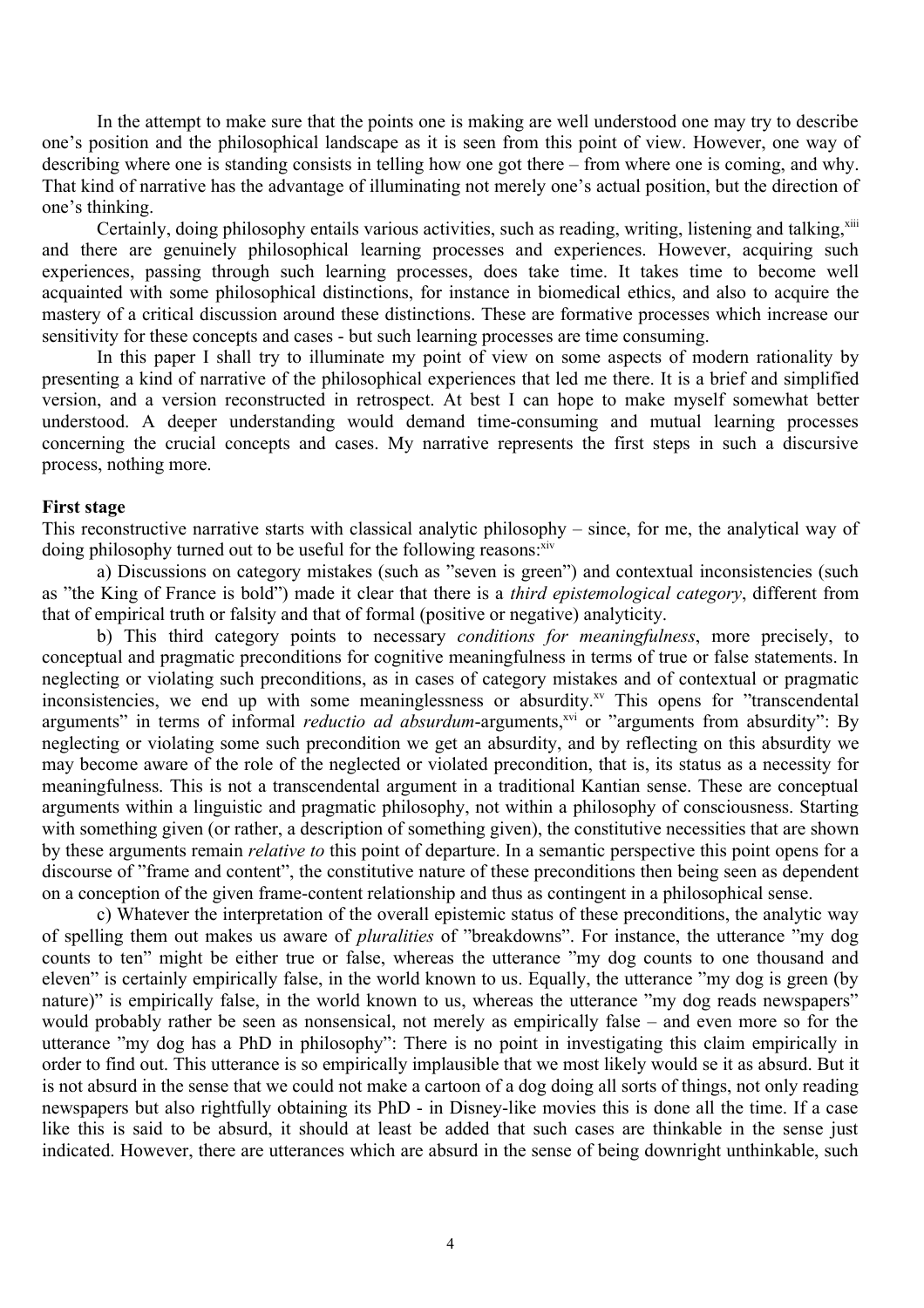as the utterance "my dog is the first day of May". In this case there is no way of making any cartoon, not even for a Disney movie.

The point is now that these cases do show us a *plurality* of "falsehoods", and even a *graduality* from empirical falsity to down-right absurdity: leading from empirical falsehood that can be empirically tested, to empirical falsehood that is so implausible that an empirical examination does not make sense, and further to absurdities that are thinkable, and ending with strictly meaningless utterances. This is the tentative conclusion from the first stage.

#### **Second stage**

With the *pragmatic turn* the semantic dichotomy of frame and content is overcome (as it were) in favor of an analysis of act-constitutive features. Speech-act analyses are carried out. The pupils of the later Wittgenstein are here of interest, such as the praxeology of Jakob Meløe.<sup>[xvii](#page-12-16)</sup> His way of working philosophically is characterized by detailed and cautious analyses of constitutive features in selected examples of simple actions – constitutive in the sense that a given action would have been impossible without these features.

For instance, that which is constitutive for a certain activity is not the whole of the agent's body as it actually is, but those parts and capabilities that are required for the agent in carrying out this specific act, for example the forging of a horse shoe. These parts and capabilities represent the body that is necessary for this very act; without them this kind of act would have been impossible.<sup>[xviii](#page-12-17)</sup> Likewise, the insights that are required for the agent to do what he is doing represent the act-constitutive insights.<sup>[xix](#page-12-18)</sup> And the objects needed for this act represent the act-constitutive objects.<sup>[xx](#page-12-19)</sup> Hence, there are pragmatic (act-constitutive) necessities, not merely empirical facts and semantic decisions, not merely contingency and purely logical necessities.

Such a cautious analysis of constitutive factors inherent in chosen examples of acts could be seen as a "transcendental" reasoning: by a *via negativa*, that is, by some negation of a factor that is constitutive for meaning, we are faced with a meaninglessness, and from the recognition of this absurdity we try reflectively to recognize the constitutive nature of the factor denied. This is thus a genuinely philosophical use of examples, trying to obtain better insight into some precondition, not merely a pedagogical one, using examples to illustrate for other persons some point already known by the acting person.

Some preconditions are act-specific,<sup>[xxi](#page-12-20)</sup> others (like "being-in-the-world" of "tautologous" bodies and objects) could be seen as common to all actions.<sup>[xxii](#page-12-21)</sup> Hence, some of these body-related act-constitutive necessities are "contingent necessities", as it were – in the sense that our bodily constitution could in principle have been different from what it is. But given that it is as it is, some specific bodily features are constitutive for specific acts; in that sense they are necessary for this or that kind of action, even though it is somehow contingent, in a developmental perspective, that we have the body we have - but not absolutely contingent, if we are to remain "we".<sup>[xxiii](#page-12-22)</sup>

This is a pragmatic approach, not merely a semantic one. It is case-oriented and cautious, selfreflectively critical also for one's own use of language, thus avoiding "big words" that are not contextually or discursively situated. But we could object that its reflectiveness is often kept implicit and its skepticism for big words and airy theory has often led to a disregard for philosophy as an activity worth being analyzed and to a selection of examples that is too narrowly tied to simple craftsmanship and thus too remote from the modern world.

#### **Third stage**

Scientific and scholarly activities are examples of modern activities. They are institutionally situated and normatively regulated, for instance by the methodological norms of scientific and scholarly research and argumentation. This does not mean that there is no problem in pointing out these norms, nor that they are always obeyed. But there are reasons to claim that some such norms are constitutive for these activities, and case-oriented analyses could therefore be applied also for such acts.

This is what Knut Erik Tranøy has done, in focusing on what he calls "basic cognitive acts". XXIV He makes a distinction between two kinds of basic cognitive acts, two kinds that are closely connected: "acquisition" of truth claims, where a person "accepts, rejects, or suspends judgment", and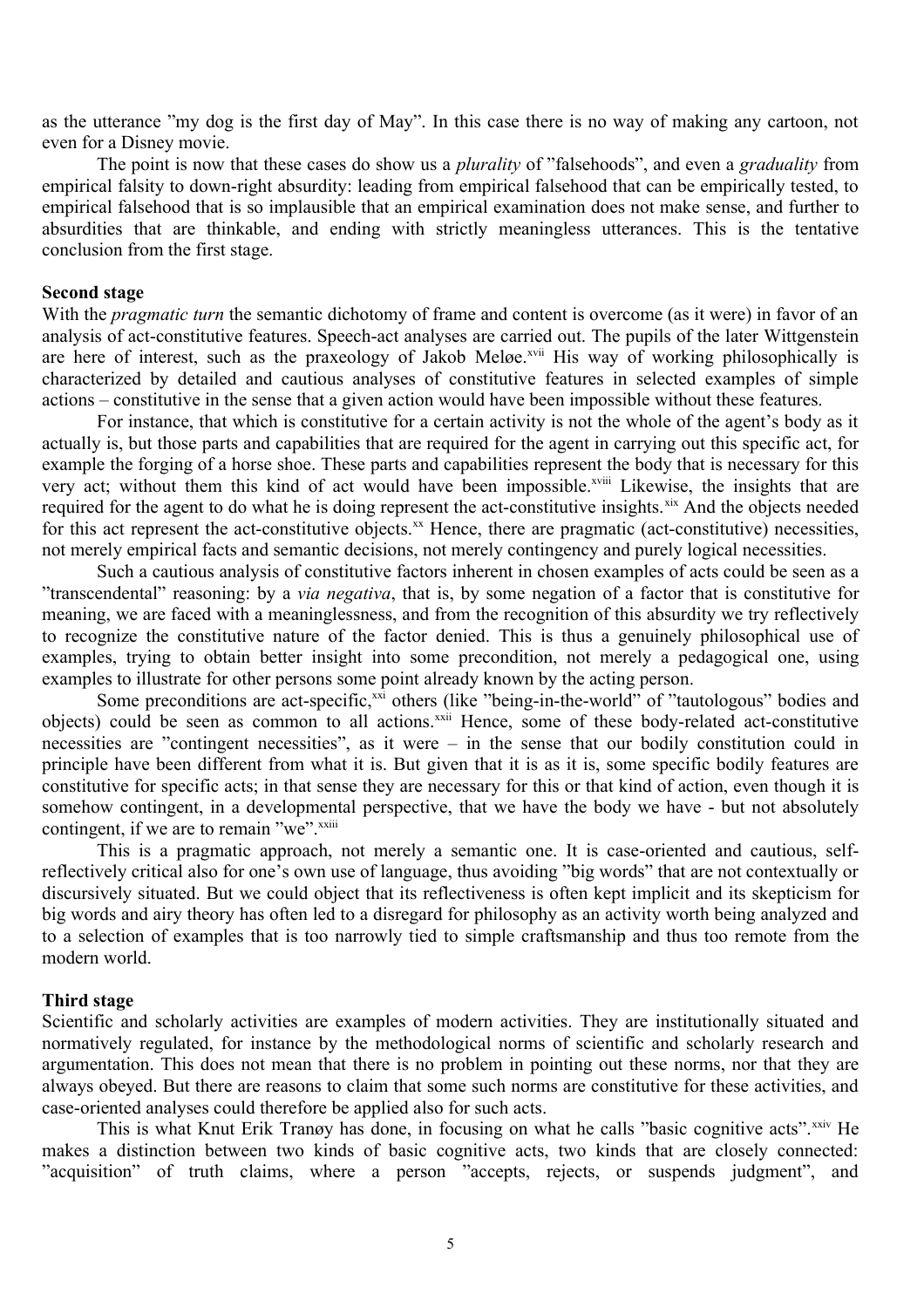"communication", where a person "asserts, denies, or keeps quiet". Simply stated, the former focuses on the person-to-argument relation, the latter on the person-to-person relation. Since these analyses of our "basic cognitive acts" are themselves scholarly activities there is here an element of self-reference, indicating the transcendental-pragmatic character of these analyses.<sup>[xxv](#page-13-1)</sup>

These are a few of the cases discussed by Tranøy: [xxvi](#page-13-2)

- 1) "It is not permitted to accept p if p is known to be false."
- 2) "It is obligatory to reject p if p is known to be false."
- 3) "It is obligatory to accept p if p is known to be true."
- 4) "It is not permitted to assert p unless one has evidence for p."[xxvii](#page-13-3)

These examples are formulated in a legalistic language. Tranøy suggests that a moral language would do. He also suggests that the epistemic status of these norms is that of constitutive conditions, since we could argue by the use of arguments from absurdity: a denial of any of these norms implies an absurdity.

What exactly is their epistemic status? With such examples we can "look and see" (to find out), by careful analyses and discussions in each case. But here, in this narrative, we have to do it in a more sweeping way: when we consider the three former cases (from the "acquisition" class), it could be argued that these norms are binding for any sane person. A sane and rational person who realizes that " $2 + 2 = 4$ " (as an example of a p known to be true) has to accept it and cannot reject it. This seems to be a necessity which is constitutive for being a person. If someone breaks any of these norms, we would probably say that this person has severe mental problems; we would see it as a *mental problem* rather that *a moral* (or *legal*) one.

However, the cases in which the validity question can be decided with certainty could be seen as borderline cases. Examples of such borderline cases could be: some cases of logical deduction (when no errors intervene), some cases of simple perception (in the absence of illusions), some cases of lifeworld certainties (such as the claim that life is finite), and – we could add - some philosophical arguments related to the avoidance of performative contradictions. But in most cases we have opinions that are more or less well established, that is, claims or opinions that are examined by communication and argumentation; the "acquisition"-group is thus connected to the "communication"-group: that which we accept as true in these cases (which are not the borderline cases) is presented to us through communication and argumentation. Thus we have the well-known principle of the "force of the better argument," a principle that plays a constitutive role in argumentation. Tranøy writes: [xxviii](#page-13-4) "We blame someone who is unwilling to accept p (or who rejects p) when there are adequate arguments in favor of p." In such cases the constitutive norm has undeniably the epistemic status of a *moral* norm. At the same time there are also, as indicated, some cases (some borderline cases) in which the "must" (or the "should") primarily appears as *constitutive*, and hardly as moral.

When we consider the latter case, from the "communication" class, the picture is different. It is possible to lie, that is, to tell others what one holds to be untrue, in a sense in which it is not possible to lie to oneself.[xxix](#page-13-5) For that reason these norms, of the "communication" class, have more of a *moral* status: Breaking them is blameworthy, not insane. But are they *constitutive*? An affirmative answer requires more of an *extended argument* than in the former cases.

(1) We can here argue by referring to our dependence on one another, as to the trade of truth, as it were: We are all fallible and finite, and cannot possibly by ourselves check all truth claims; hence we need each other for second-hand knowledge. A scientific or scholarly community therefore *requires* these norms for mutual trust. Not that these norms are never broken or violated now and then, but they are needed as confidence constitutive norms for this form of inquiry.

(2) But we could also argue in terms of universal pragmatics, which requires the acquisition of communicative competence: Mutual trust is needed - which, again, does not mean that one denies the empirical fact that persons also behave untrustworthily in many cases.

Each of these two approaches  $(1)$  and  $(2)$ ) implies an extensive argumentation in favor of the constitutive nature of the basic norms of the "communication" class.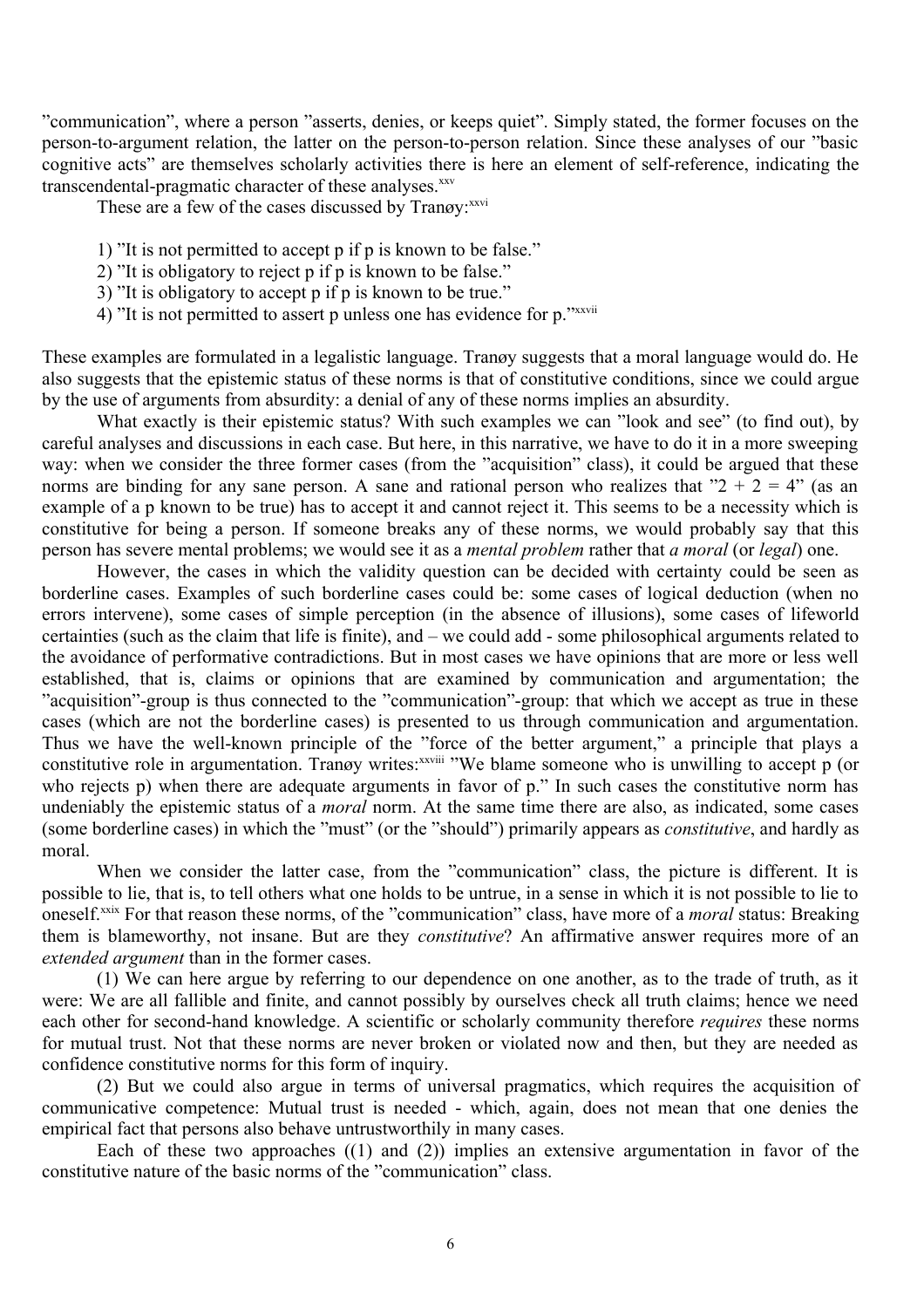Three points are worth making:

a) The discussion of such cases points at major philosophical questions, namely those of the relationship between the constitutive and the normative (the moral).

b) The way of doing philosophy is that of careful case-analyses, in order to see and to show - careful analyses, with respect for nuances (as we say: "The Devil is hidden in the details").

c) In carrying out such analyses of the various cases, we may see that the epistemic status is not always identical from one case to the next: We have indicated that we can say that all the four cases contain "constitutive norms", but we have to argue more extensively in order to show their constitutive nature in the latter case than in the three former cases, and the norms of the latter case can more easily be called "moral" than in the former three. If this is true, it illustrates a variety of epistemic statuses for these constitutive norms, and it indicates that some norms can be called moral in a sense which the others cannot. Both points are philosophically important: an epistemic variety within transcendental reasoning, and a gradual difference in relation to the moral element involved in these constitutive norms – two points that suggest radical answers to the question of the unity of transcendental reason and to the much debated question as to how constitutive features can also be morally binding norms. These answers are made possible by our "modest" method: a skepticism for big talk in philosophy, for working abstractly with big concepts and positions, and a confidence in careful analyses of a variety of cases.

#### **Fourth stage**

Apel and Habermas are philosophers who have made the "pragmatic-linguistic turn" as a change of position and as a learning process, but hardly as a change in the way of doing philosophy; for the latter point (the new way of doing philosophy) there is more to learn from Wittgensteinian praxeologists than from Apel and Habermas. But both of them (Apel and Habermas) took part in a valuable elaboration of speech-act theory towards a universal pragmatics, although the two of them ended up conceiving it somewhat differently.

Habermas conceives his own work as one of reconstruction. He does not try to elaborate arguments from absurdity, and he thinks that Apel's transcendental arguments from performative self-contradiction has only limited validity, restricted to the argumentative activity itself, without sufficient strength in other forms of discourse and communication. Whatever this controversy might imply, both Apel and Habermas support the general view that a universal pragmatics can be established: a theory of speech-act immanent validity claims (intelligibility, truth, rightness, and trustworthiness), two of these claims (truth and rightness) being argumentatively "redeemable", namely, under ideal speech conditions, pointing towards an ideal consensus as a guarantee for truth or rightness. But Habermas has all along had greater problems with the latter claims than Apel has had, and partly for this reason Habermas has felt a need to support his weakened version of universal pragmatics with other theories, such as theories of socialization and conceptual-moral development,<sup>[xxx](#page-13-6)</sup> and theories of cultural modernization and communicative rationality,<sup>[xxxi](#page-13-7)</sup> and theories of the normative impact of the legal institution in modern societies.

What remains unsatisfactory in Habermas, despite all these impressive theoretical projects, is the lack of conceptual clarity through case-oriented analyses. With all his skepticism towards traditional philosophical theories and positions he remains basically confident in his own work with vast and vague concepts. Case-oriented analyses, also for arguments from absurdity, are not part of his philosophical practice.

Apel works in a similar way, but with his transcendental-pragmatics. We will comment on Apel in the next section. But first we will make an observation about Habermas: Since Habermas doubts that transcendental-pragmatics can successfully be done the way Apel believes it can be done, and since Habermas does not see any praxeological way of improving the Apelian project, he proceeds with reduced philosophical ambitions and relies partly on the support of alternative social and legal theories, and partly on the usage of conceptual dichotomies in order to avoid epistemic relativism, and above all to avoid relativism concerning basic moral norms. Hence he has operated with stiff dichotomies between Man and nature, justification and application, norms and values – dichotomies that turn out to be problematic when analyzed carefully. To the extent that the Apelian approach, taking arguments from absurdity seriously, can be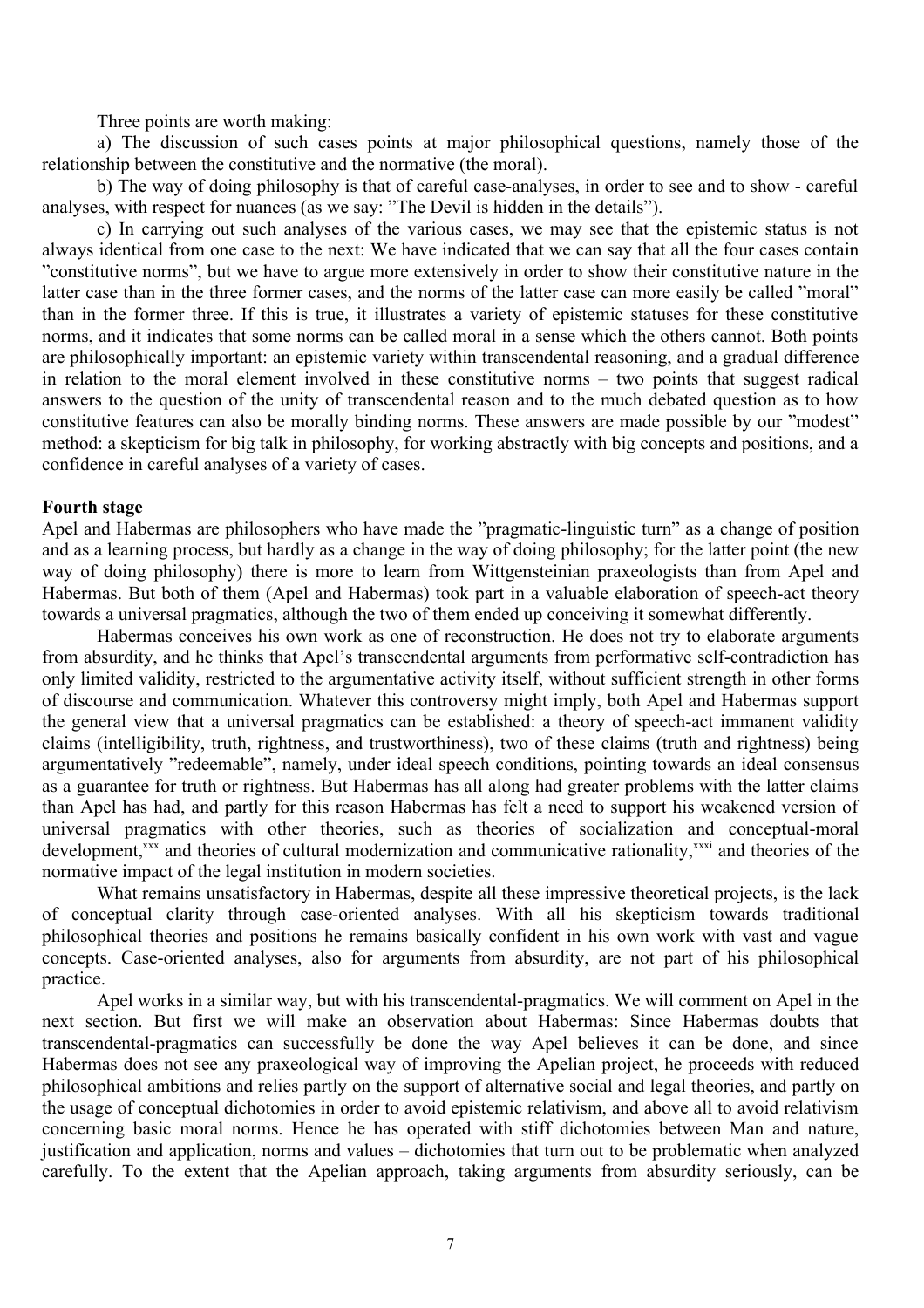improved and strengthened by case-oriented and pluralist analyses, to the same extent the Habermasian approach could have been improved and led away from its conceptual abstractness and stiff dichotomies.

This remark leads to our next section, on the notion of pragmatic rationality, through an improved version of the Apelian project, improved through a mutual criticism with a praxeological way of doing philosophy, inspired by the later Wittgenstein. For the support of this claim, we rely on the learning processes delineated through the various stages of this sketchy narrative: from classical analytic philosophy (1), over to Wittgensteinian praxeology (2) and basic cognitive acts in the philosophy of scientific and scholarly inquiries (3), to a revised version of transcendental pragmatics (4).

#### **Fifth stage**

Apel is to a large extent a fallibilist and a defender of "the many rationalities".<sup>[xxxii](#page-13-8)</sup> At the same time he is an ardent defender of transcendental-pragmatic reasoning qua ultimate justification (*Letztbegründung*). In this sense he is certainly a foundationalist and a spokesman for *die eine Vernuft*, for the uniqueness and unavoidability of performative and discursive reason: We have to avoid performative self-contradictions!

It is important to see that Apel's reasoning is not deductive, but pragmatically self-reflective. This is precisely what is overlooked by those who raise the counterargument that Apel runs into the Munchausentrilemma of regression, circle or decisionism. [xxxiii](#page-13-9) In fact, Apel argues extensively by the *via negativa* of arguments from absurdity, that is, from performative self-contradiction. He points at performative selfcontradictions as strictly meaningless (*sinnlos*), and through this insight he tries to formulate the norms or principles which are violated and which thus are pragmatic preconditions for meaningfulness.

However, Apel seems to assume that there is but one kind of absurdity (*Sinnlosigkeit*) and hence, that all performatively established preconditions have one and the same epistemic status, that of strict unavoidability (*Nichthintergehbarkeit*). But how do we know? I would say: only by looking carefully at the various cases, to see whether the various cases of performative absurdity are identical or whether there are differences among them.

This means that the pragmatic-linguistic turn should not merely be conceived as a change of position - away from the philosophy of consciousness towards a pragmatic-linguistic approach - but also as a change in the way of doing philosophy: more case-oriented, more self-critical as to the adequacy of one's own theoretical concepts.<sup>[xxxiv](#page-13-10)</sup>

I would argue that if this approach is chosen, we would see that there is a certain plurality of "absurdities" also in these cases. XXXV But in this narrative we cannot discuss this hypothesis thoroughly. We will only take a look at some of Apel's own cases in order to indicate how this work could have been done. [xxxvi](#page-13-12)

- (1) "I hereby claim that I do not exist."
- (2) "I hereby claim to you that you do not exist."
- (3) "I defend, as a claim for which there can be consensus, the proposal that we should in principle replace consensus as a goal for discussion with dissent as a goal for discussion."

We here restrict ourselves to these three utterances, in order to make some preliminary remarks on the question of the relationship between unity and plurality in arguments of performative self-contradiction.

First point: in these cases the pragmatic claims are stated explicitly and incorporated into the linguistic formulation. Thereby the performative contradictions are easier to see, which might be an advantage; but at the same time they are given a semantic form, thereby making their performative status less visible (as it were). [xxxvii](#page-13-13)

Second point: There are conceptual ambiguities. For instance, in the formulation "I hereby claim to you that you do not exist", the word "you" is ambiguous. It may refer to a concrete person, capable of understanding what is said. But there are also many situations where this utterance makes sense even when the "you" is not a person who is present and capable of communicating. Think of the possibility of moving gradually towards the newly born or the newly deceased; in these cases, too, we can use a "you", even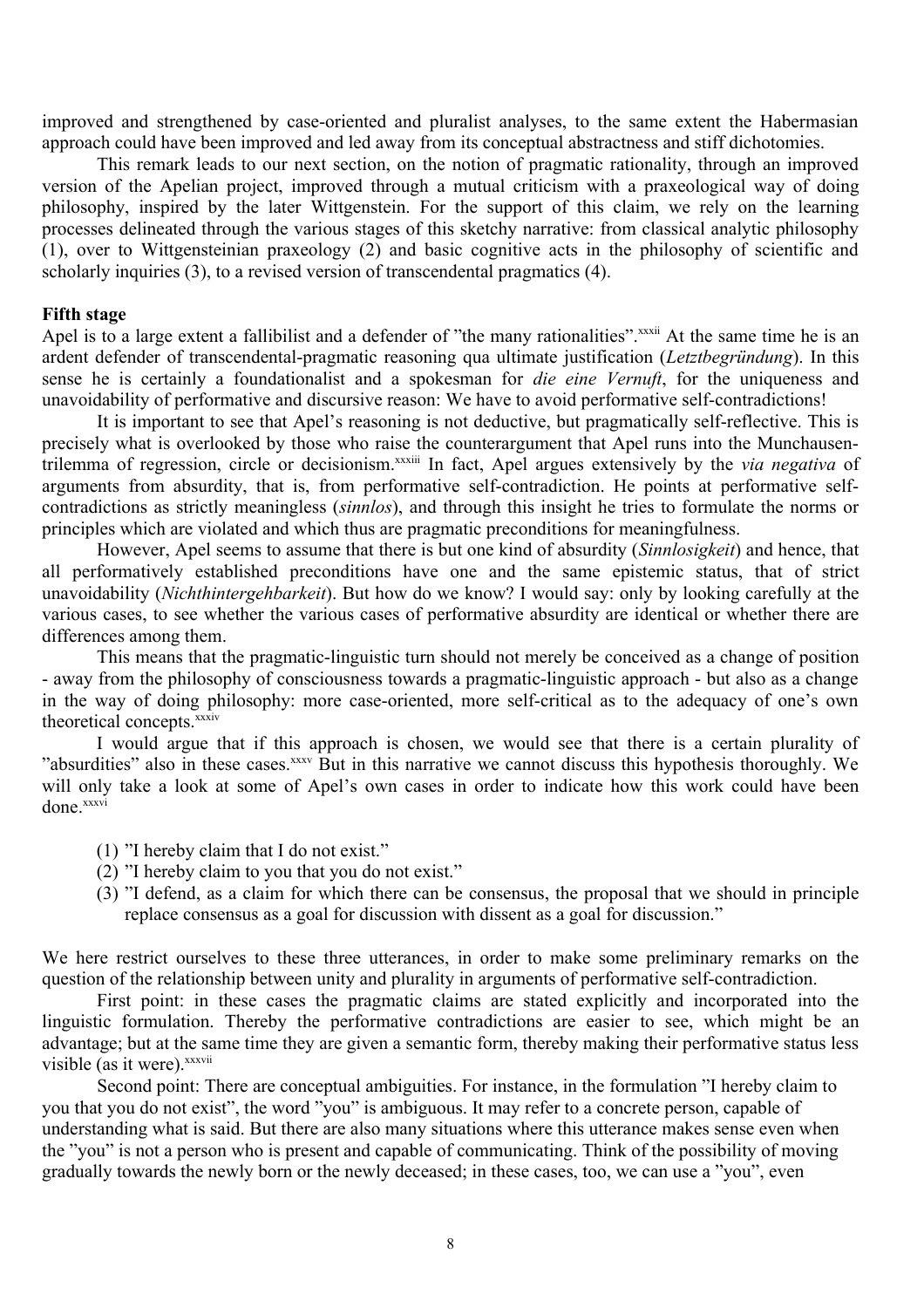though this "you" is not a person with whom we can communicate verbally. (But maybe the term "to you" is added just in order to indicate that in this case the "you" should be conceived as a present person with whom one can communicate verbally.) This ambiguity influences the question of the "unity or plurality" of the absurdities created in the two first utterances.

To elucidate this ambiguity it might be useful to remind ourselves of the distinction between (i) *the borderline cases* of the "acquisition" class and (ii) the cases of this (acquisition) class that are related to "communication": The first utterance (in our list of cases from Apel) can be seen as an example of a "must" (of an obligatory shall), which is constitutive in the strong sense of the borderline cases of "acquisition" class, since the existence of the person who speaks represents a truth that this person *has to accept*. But the existence of "you", of the other person, is not unavoidable in the same sense, even if we accept that the capability to use personal pronouns is internally related to our communicative competence (as it is established in transcendental pragmatics). The affirmation of the existence of "you", of "you" as a person, depends on further arguments (showing that this "you" does exist as a person). Conclusion: The absurdities of these two utterances (in Apel's list) are not identical. Consequently, the constitutive preconditions for meaningfulness established by pragmatic contradictions are not epistemically identical either. Hence, if this argumentation is tenable there is a plurality inherent in the pragmatic-transcendental justification.

The last utterance on the list, on consensus as the goal of discussion, is theoretically more complicated than the two first utterances. One could here claim, opposing Apel on this point, that the role of the better argument would suffice and that the term consensus is here inconvenient, since it is ambiguous and since some reasonable interpretations of this term are philosophically problematical.<sup>[xxxviii](#page-13-14)</sup> Briefly stated, the question is not: "should we have consensus or dissent as a goal for discussion?" (which is suggested in the third utterance). Consequently one should look for better ways in which the term consensus could be used in transcendental pragmatics.

General point: The lack of situatedness makes it hard to cope with the ambiguities of the terms that are used in Apel. To this objection Apel could answer that these cases are meant to be idealized cases: the points of universal pragmatics are located in the deep pragmatics competences. This answer is to be taken seriously, but then the proponents should also feel obliged to show by careful analyses how the relationship between the deep level and the everyday level could best be conceived.

The following two questions are crucial in this connection: What is a concept? Where are the concepts? For, if one chooses to start with high level concepts, tied up to theoretical positions, one gets the problem of how to apply them to concrete situations where real speech acts are performed. The varieties of language usage in actual speech acts may then appear as "merely empirical" and may therefore not be taken seriously on the philosophical level. However, this is exactly the position-oriented way of philosophizing that has been questioned ever since the pragmatic-linguistic turn, in favor of a more case-oriented and conceptually self-critical way of doing philosophy: When concepts are seen as inherent in our practices, and in our philosophical practices, then concepts are not something we merely possess through some theoretical position, but something that we time and again have to elaborate from the practices in which we are involved.<sup>[xxxix](#page-13-15)</sup> Certainly, these are tricky problems. Theoretical positions and perspectives are important for the concepts we use in order to cope with the world and try to see things straight. Yet nor should the varieties of our conceptual usages be overruled and overrun by some conceptual schemes taken from some theoretical position.

My argument consists in pointing to the need, in philosophy, to pay attention to the actual and plural usages of concepts in various kinds of situations. In short, I am warning against a strong confidence in the superiority of one's own explicit and theory-bound concepts. Therefore, critical questions should be raised as to the claim that there is but one kind of performative absurdity and hence that the epistemic status of the established preconditions is one and the same in all these cases, that is, as to the view that all performative contradictions are strictly impossible and all transcendental-pragmatic preconditions strictly necessary.

To the extent that this argumentation is tenable, it does not mean that transcendental-pragmatic reasoning is weakened. It means that this kind of reasoning is less "unitarian" and more plural. It could even be said that this argumentation strengthens the transcendental-pragmatic project since some of the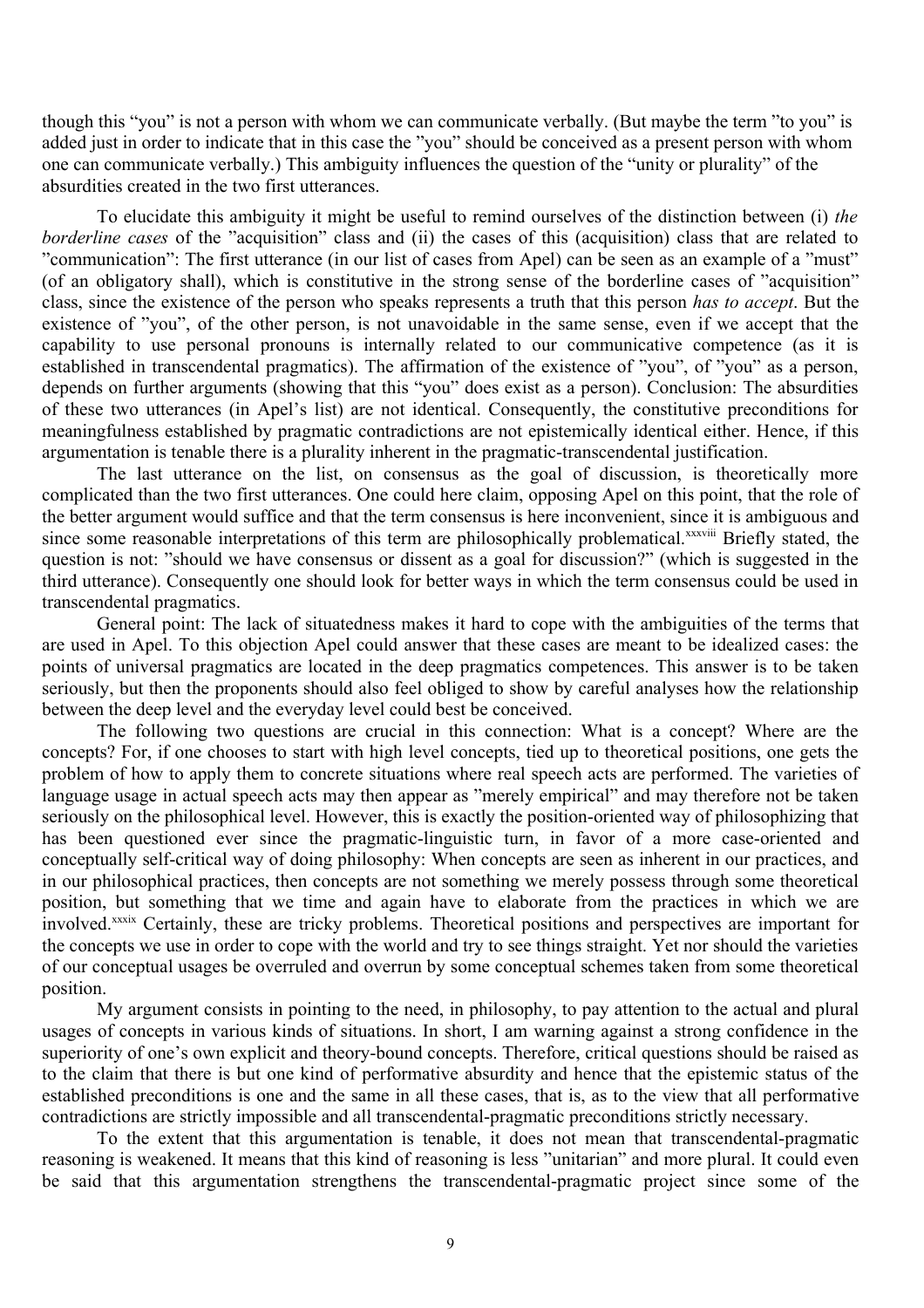counterarguments are taken well care of by this pluralistic and case-oriented way of doing the job. If so, we have pointed towards a more promising way of dealing with the question of justification of basic norms and of communicative competence, including communicative rationality.

## **Sixth stage**

It is time to conclude: (1) In this reconstructed narrative of the learning processes leading up to a notion of a modern pragmatically conceived rationality we started within classical analytic philosophy, paying attention to its argumentative virtues, with special focus on arguments from absurdity as a genuinely philosophical way of doing conceptual analyses, at the same time as a plurality and even a certain graduality could be pointed out in the interplay between empirical falsity and philosophically established absurdities. (2) In the case-oriented analyses of basic human acts, undertaken by followers of the later Wittgenstein (the praxeologists), one pays attention to the pragmatic dimension, not primarily the semantics – as one way of making the pragmatic-linguistic turn – thereby trying to show the factors that are constitutive for meaning, inherent in the different acts. (3) In order to focus on modern cases, not primarily on simple acts from craftsmanship, we moved on to the pragmatic analysis of the constitutive norms of scientific and scholarly inquiry, including argumentation, referring to the gradual interplay between the primarily constitutive nature of some such norms and others that are also moral by nature. (4) Continuing the reflection of the nature of pragmatic preconditions we approached the attempts made by Apel and Habermas to establish a pragmatic conception of speech-acts and communication. Speech-act inherent validity claims are crucial for both. To avoid some of the counterarguments raised against the strict version of transcendental-pragmatics as in Apel, Habermas has elaborated various theoretical approaches. However, leaving the strictly transcendental argumentation aside, he has tried to avoid relativism by insisting on dichotomies of various kinds. Nevertheless his dichotomies, his high level theorizing in relation to social sciences and his relative neglect of genuinely philosophical arguments in favor of his normative notion of rationality and communication are all under attack - this criticism implies that Apel's approach remains a challenge to Habermas. (5) But to strengthen his philosophy, Apel would have to pay more attention to a conceptually self-critical and caseoriented way of doing philosophy; thereby his somewhat essentialist and monolithic philosophy would have to be changed in favor of a more plural and flexible way of doing philosophy and of conceiving philosophical insights.

### **Concluding remarks**

These are the main steps of a retrospectively reconstructed learning process, which maybe also delineates some decisive stages in the development of modern philosophy – and if so, all the more it might also be of a more general interest.

In order to indicate how this conclusion can be related to the ongoing debate not only of rationality, but also of modernity in general and of modern moral identity in particular, a few remarks should be added:

I take it that rationality, pragmatically conceived, is *one* and *universally binding* – first of all of strictly self-reflective reasons, but also because it can be argued by extended conceptual arguments that pragmatically conceived rationality is common to and unavoidable for all persons, as autonomous human beings. But its ways are fallible, and there is a *plurality* of perspectives and few syntheses, and always an urge for improvement, at least to avoid what can be shown to be less well established. In this sense our common and binding reason points to a dynamic "meliorism", nourished by the "force of the negative", the overcoming of weaknesses and shortcomings, rather than by an ideal of the one and final answer.

For performatively self-referential reasons we are bound by the better argument, and by the ongoing search for the even better one. As finite beings, in need of others for our socialization through role taking and for our search for better arguments, we are also obliged to try to include the others in our discussions and to recognize them as rational and fallible, and as vulnerable in a morally relevant sense, both bodily and as to our social identities.

These transcendental-pragmatic preconditions for the discursive and public use of reason implies *a peculiar modern identity*: Reflective and decentered, since we realize our fallibility and perspectivity, but at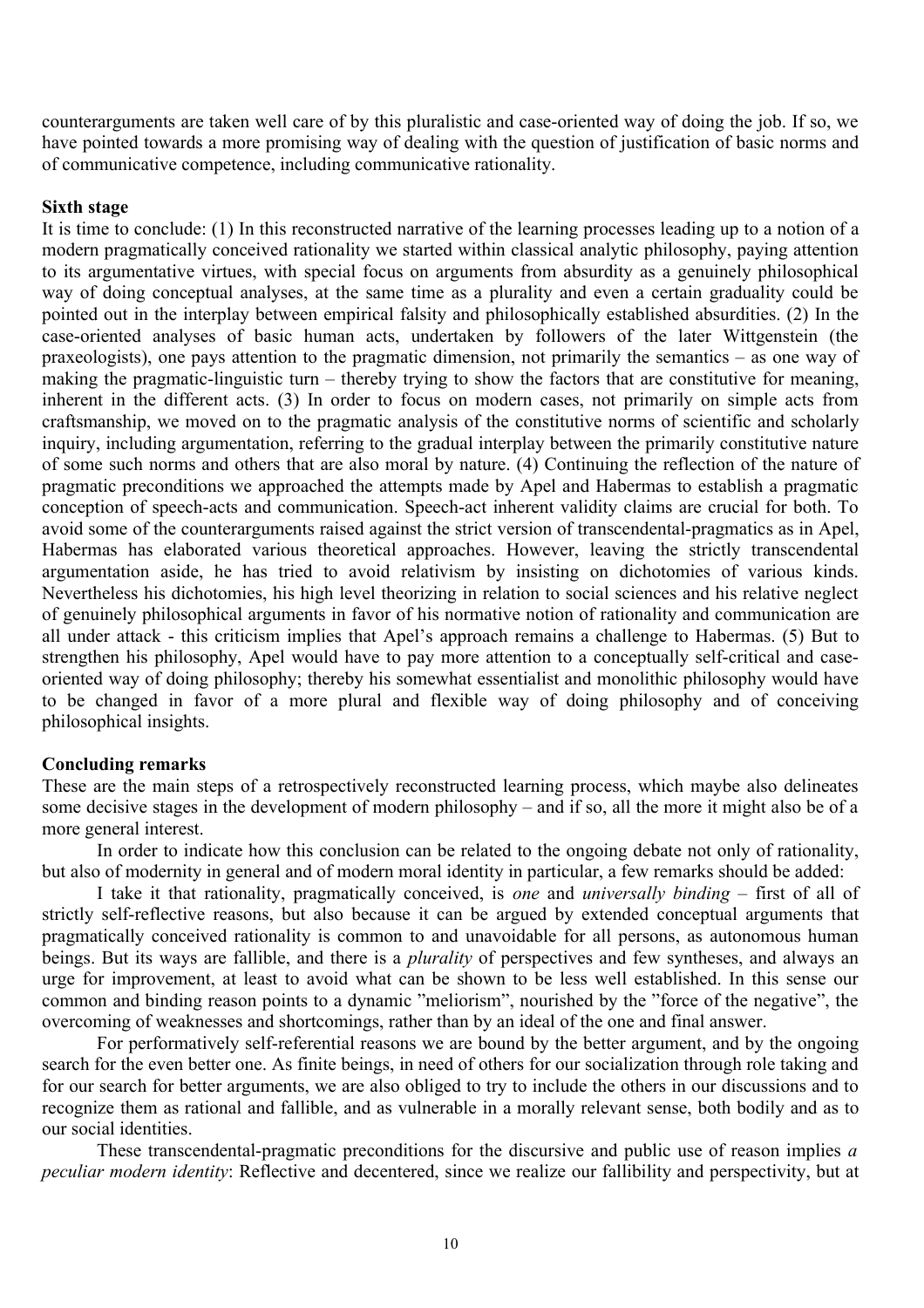the same time also firm and flexible – firm to hold on to the better argument for the time being, resisting social temptation and pressure, and flexible to change when the arguments appear to be otherwise than we had seen so far. In this respect there is also a mutual egalitarian recognition: as fallible persons we are all basically equal, in our reason and finitude, and in our vulnerability.

But there are also those who are morally vulnerable without being persons present in a qualified sense. In biomedical ethics, in reflections on future generations, in reflections on biotechnological possibilities, and in our treatment of other sentient beings, we should extend our ability of role taking and give these beings a fair "advocatory representation" in our practical discussions. There is here a graduality as to the nature of our identity-formative role-taking, from persons, throughout humankind, to other sentient beings.

Modernist or postmodernist? Universal pragmatics or contingent pragmaticism? Anyhow: ideological simplifications and basic relativism, conceptual blindness and moral insensitivity, narrow-minded religious fundamentalism and arrogant cynicism – in the name of our pragmatic and public reason these tendencies should be fought, again and again. Modernist simplifications and naive optimism on behalf of the modern project will have to be criticized, and so will postmodernist looseness and fundamentalist idiosyncracies. These positions and the social identities that they create and by which they again are supported, will have to be criticized, again and again, in professional arenas and in media and politics.

Rationality in modern times? That is a task for philosophers, for sure - but not merely for them. It is also a challenge for scientists and scholars, for intellectuals, for all citizen of the world, each in his or her situation, in their lifeworlds and in the various modern institutions.

What have I done, so far? In a sense, fairly little; in another sense, rather much: I have told a story, to show where I am standing and how I got there: the place, the landscape and the way – *topos* and *odos*, as the Greek have it – *meth-odos* being the path by which one proceeds.

All along, at each stage, more work has to be done, and that is no one-man-show. And for those who follow, there is certainly more work ahead, of various kinds, for our various roles and according to our different capabilities.

This, it seems to me, is our task of the day, and for the days thereafter, our Sisyphus task – beyond optimism and pessimism, but conscious of who we are, though not knowing why we are, nor where or when it all will end. Exciting, to say the least. And as Camus reminds us: we should think of Sisyphus as being happy.<sup>[xl](#page-13-16)</sup> The challenges of the modern conditions have to be faced and fought, again and again.

#### **References**

- Apel, Karl-Otto (1996) (co-ed. and co-author) *Die eine Vernunft und die vielen Rationalitäten*. Frankfurt a.M.: Suhrkamp.

- Apel, Karl-Otto (1998) *Auseinandersetzungen*. Frankfurt: Suhrkamp.
- Böhler, Dietrich (1986) (co-ed. and co-author) *Die pragmatische Wende*. Frankfurt a.M.: Suhrkamp.
- Brandom, Robert (2000) *Rorty and his Critics*. Oxford: Blackwell.
- Dorschel, Andreas (1993) (co-ed. and co-author) *Transzendentalpragmatik*. Frankfurt a.M.: Suhrkamp.
- Fjelland, Ragnar (1997) (co-ed. and co-author) *Philosophy Beyond Borders*. Bergen: SVT Press.
- Grimen, Harald (1997) "Consensus and Normative Validity". *Inquiry 40*.
- Hollis, Martin (1982) (co-ed. and co-author) *Rationality and Relativism*. Oxford: Blackwell.
- Habermas, Jürgen (1999) *Wahrheit und Rechtfertigung*. Frankfurt a.M.: Suhrkamp.
- Habermas, Jürgen (2005) *Zwischen Naturalismus und Religion*. Frankfurt a.M.: Suhrkamp.
- Ilting, Karl-Heinz (1994) "Der naturalistische Fehlschluss bei Kant", in *Grundfragen der praktischen Philosophie*. Frankfurt a.M.. Suhrkamp.

- Keuth, Herbert (1993) *Erkenntnis oder Entscheidung. Zur Kritik der kritischen Theorie*. Tübingen: J.C.B. Mohr.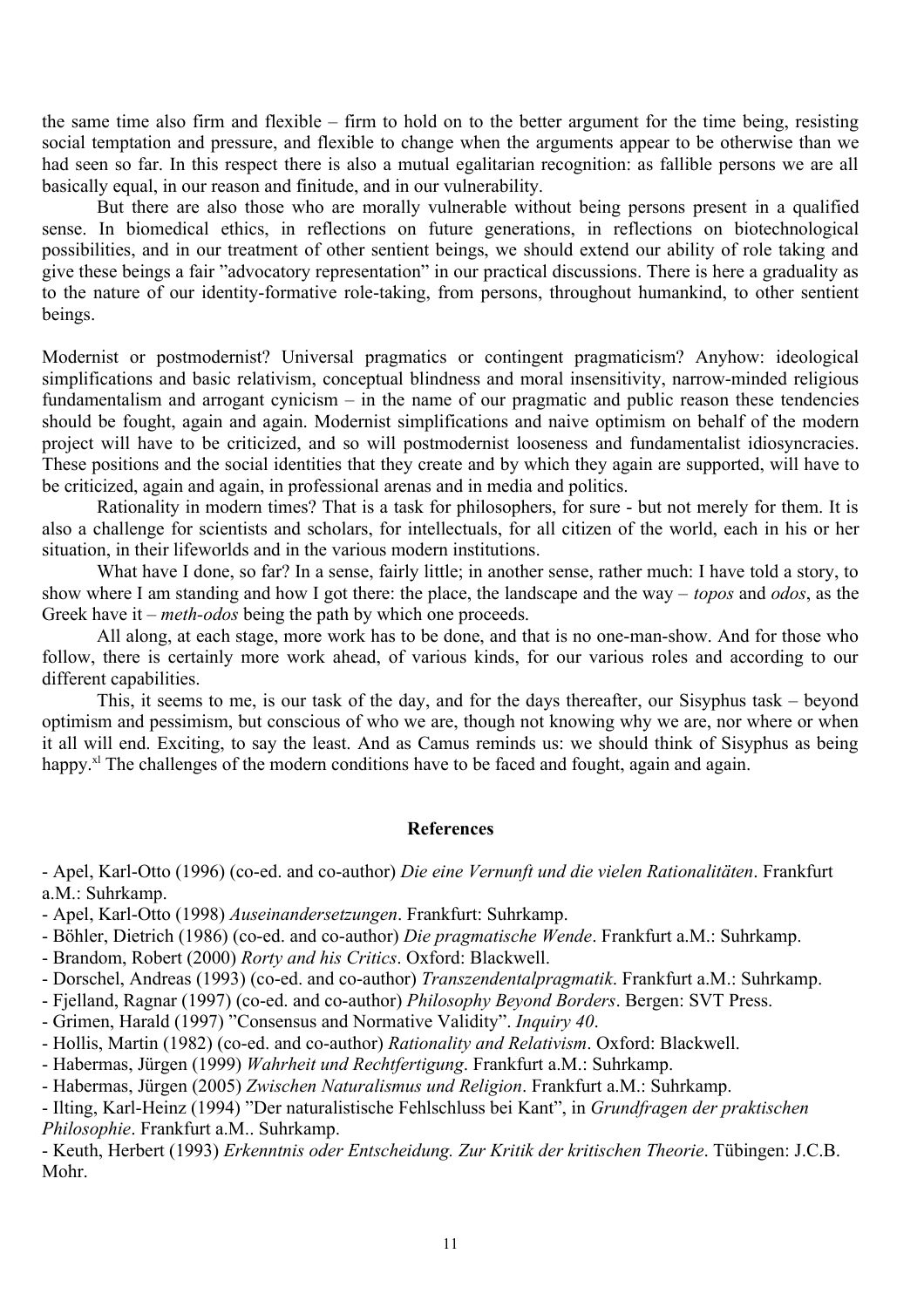- Kuhlmann, Wolfgang (1987) (ed. and co-author) *Philosophie und Begründung*. Frankfurt a.M.: Suhrkamp.

- Lee, Silver M. (1999) *Remaking Eden: Cloning and Beyond in a Brave New World*. London: Phoenix Press.

- Rorty, Richard (1989) *Contingency, Irony and Solidarity*. Cambridge: Cambridge University Press.
- Ryle, Gilbert (1945) *Philosophical Arguments*. Oxford: Clarendon Press.
- Skirbekk, Gunnar (1958) *Nihilisme?* Oslo: Tanum.
- Skirbekk, Gunnar (1983) (ed. and coauthor) *Praxeology*. Oslo: Universitetsforlaget.

- Skirbekk, Gunnar (1993) *Rationality and Modernity*. Oslo: Scandinavian University Press. Revised version,

*Une praxéologie de la modernité*. Paris: L'Harmattan 1999; *Praxeologie der Moderne.* Weilerswist: Velbrück Verlag 2002.

-Wellmer, Albrecht (2004) *Sprachphilosophie*. Frankfurt a.M.: Suhrkamp.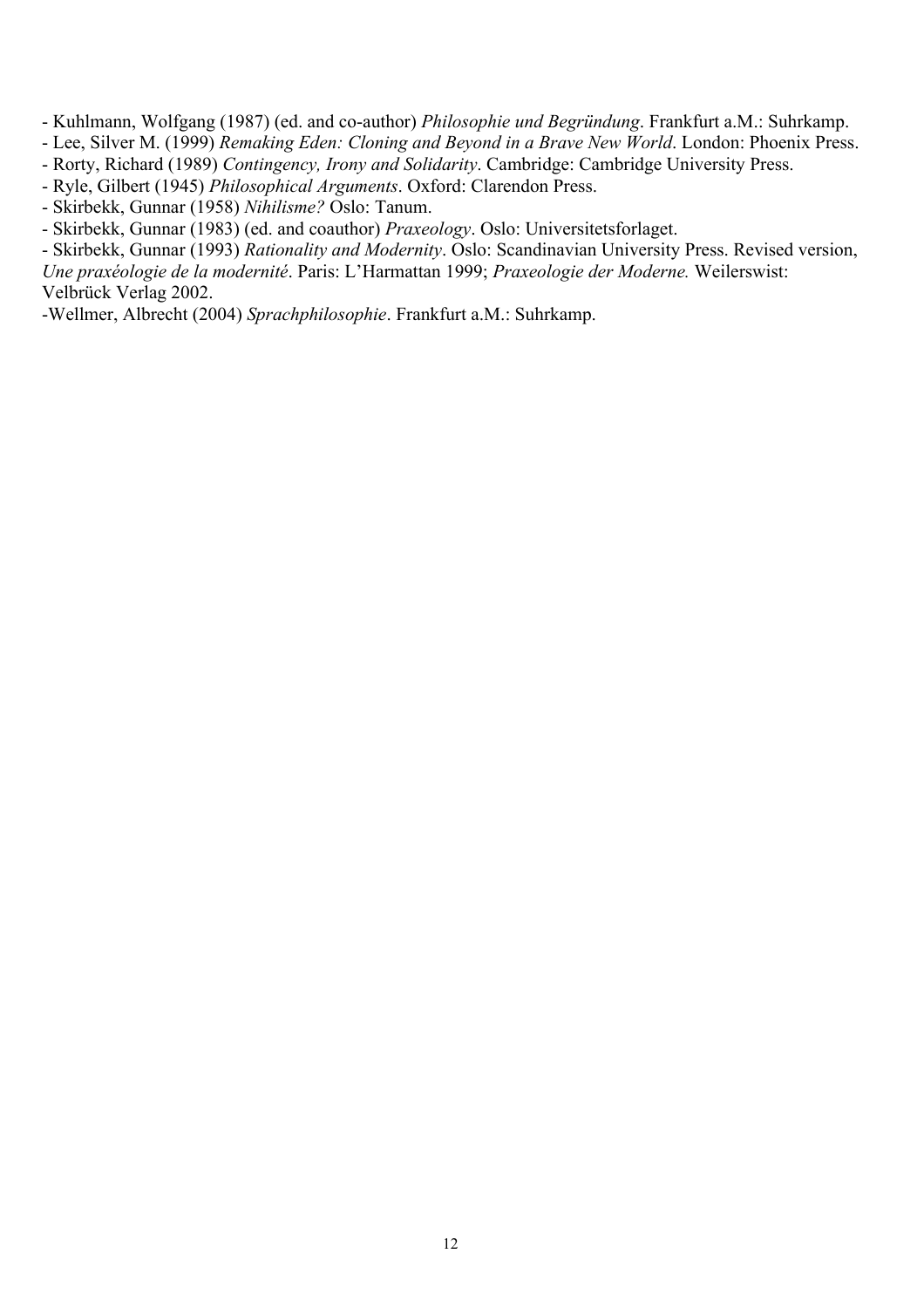<span id="page-12-0"></span>i Philosophically, this awareness of crisis is a Nietzschean point; politically and existentially it is paradigmatically rooted in the experiences of the Nazi regime. This experience of deep crisis is not merely a German experience, but an experience of crisis of modernity. As such it has to be taken seriously, and in this respect it does not suffice to reply that "I am a North-American" (cf Richard Rorty). However, this crisis should be taken seriously as an intellectual and political predicament of modernity, and that is precisely the underlying motivation of Apel and Habermas: their universal pragmatics is an attempt to overcome deep skepticism and nihilism, theoretically and in reality. Those who do not recognize this challenge, will hardly see the point of this attempt of a universal-pragmatic justification of basic universal norms and of communicative rationality.

<span id="page-12-1"></span>ii Cf Habermas' recent book on the legal and intellectual requirements for equal justice for all, religious and secular persons alike, and for a dialogue between different belief systems ("comprehensive doctrines") in pluralistic modern societies, cf Habermas 2005. According to Habermas the necessary "modernization of religious consciousness" which includes three imperatives: one has to relate self-reflectively to other religious beliefs and competing doctrines, one has to realize the institutionalized monopoly of modern science concerning secular knowledge, and one has to recognize the priority of secular reasons in legal matters.

<span id="page-12-2"></span>iii For instance in a public paper signed by Blair and Schröder, in which the term "modern" and its derived linguistic forms are used 25 times in 17 pages (in the German version) - in addition to a frequent use of the term "new" and its derived forms.

<span id="page-12-3"></span>iv Cf *la querelle des Anciens et des Modernes* (1688-97).

<span id="page-12-4"></span><sup>v</sup> Or, not quite: my first publication from the late fifties, with the title *Nihilisme?* (Skirbekk 1958), raises the question of the meaning and the normative foundation of human life. Its historical background is the contemporary experience of crisis (in philosophical terms: the problem of evil), its style is that of post-World-War-II existentialism, and its epistemic problem is that of modern self-reflective skepticism. (According to Kohlberg's developmental scheme, in Apel's and Habermas's interpretation: "stage 4,5" – in short, something close to a Nietzschean position.) In short, my starting point was that of crisis, epistemological and normative. The analytic approach came later.

<span id="page-12-5"></span>vi Cf Skirbekk 1993. For the term "praxeology", see also *Encyclopedia of Philosophy*, London: Routledge 1998.

<span id="page-12-6"></span>vii Such as Wittgenstein or Rorty.

<span id="page-12-7"></span>viii Like Apel and Habermas.

<span id="page-12-8"></span>ix Such as in Habermas.

<span id="page-12-9"></span>x As in Apel.

<span id="page-12-10"></span>xi Cf the claims made by Apel, discussed later in this paper. For my critical view, cf Skirbekk 1993. Cf also Wellmer (e.g. 2004).

<span id="page-12-11"></span>xii Be they Serbs, communists, fascists, capitalists, male chauvinists, or Muslim terrorists.

<span id="page-12-12"></span><sup>xiii</sup> It also implies traveling, which in a philosophically relevant sense may open for creative meetings with thinkers from other philosophical traditions and with another training.

<span id="page-12-13"></span><sup>xiv</sup> In reality my way into philosophy started with existentialism, cf Skirbekk 1958. What follows is a reconstructed narrative. This narrative could be read as a "key" for my book Skirbekk 1993.

<span id="page-12-14"></span>xv As in the cases above.

<span id="page-12-15"></span><sup>xvi</sup> For this philosophical use of the term "reductio ad absurdum", cf Ryle 1945.

<span id="page-12-16"></span>xvii Cf Meløe "The Agent and His World", in Skirbekk 1983, p. 13-29.

<span id="page-12-17"></span>xviii In the terminology of Meløe: they represent the "tautologuous" body (for this kind of activity).

<span id="page-12-18"></span>xix The agent knows what s/he has to know in order to do what s/he does.

<span id="page-12-19"></span>xx This kind of act-oriented analytic philosophy could thus be seen as a phenomenology, not a phenomenology of the kind that reflectively talks about all the preconditions for undertaking a phenomenological analysis, often without really doing it *in concreto*, but a phenomenology in the sense that constitutive features of acts, with agents and objects, are carefully described. Furthermore, in Meløe's praxeology, a critical point is made against Arne Næss's "possibilism" of the 1950s (cf Næss in Fjelland 1997, p. 32-51). Whereas Næss at that time argued that there are different possible "total views" without any neutral ground for a rational choice among them (cf the later debate around Kuhn's paradigms), and that the lifeworld is too imprecise for philosophical analyses, Meløe tried to show that there are constitutive features in lifeworld activities; not everything is merely possibilism, decisionism and contingency (cf Rorty's view on contingency, similar to Næss', but published at a later date, Rorty 1989).

<span id="page-12-20"></span><sup>xxi</sup> Being constitutive conditions for some specific kind of action.

<span id="page-12-21"></span><sup>xxii</sup> Cf Meløe's description of the berry-picker in his landscape, in his essay "The Agent and His World", reprinted in Fjelland 1997, p. 77-92. This description represents *reductio ad absurdum*-argument directed against a physicalistic conception of human actions, and also against an attempt to supplement physicalistic descriptions with intentionality. In this sense we have a case of *Sinnkritik* (Apel): Preconditions (for meaning) are demonstrated by the *via negativa* of a *reductio ad absurdum* (see Skirbekk 1993, ch. III). In Meløe's praxeology we encounter cautious analyses of constitutive ("tautologous") factors for *particular* acts (such as the making of a pair of ski boots size 43 with the help of a given technology), but also analyses of constitutive factors that are unavoidable for *all* manual acts (such as our basic act-inherent knowing, located in-the-world). The latter point indicates a "fundamental praxeology" (reminding of Heidegger's "fundamental ontology"), and hence the Wittgensteinian tradition should not always be interpreted as contextualist.

<span id="page-12-22"></span><sup>xxiii</sup> Concerning the possibility of a biotechnological reconstruction of Man, leading towards "superman", see: Lee 1999.